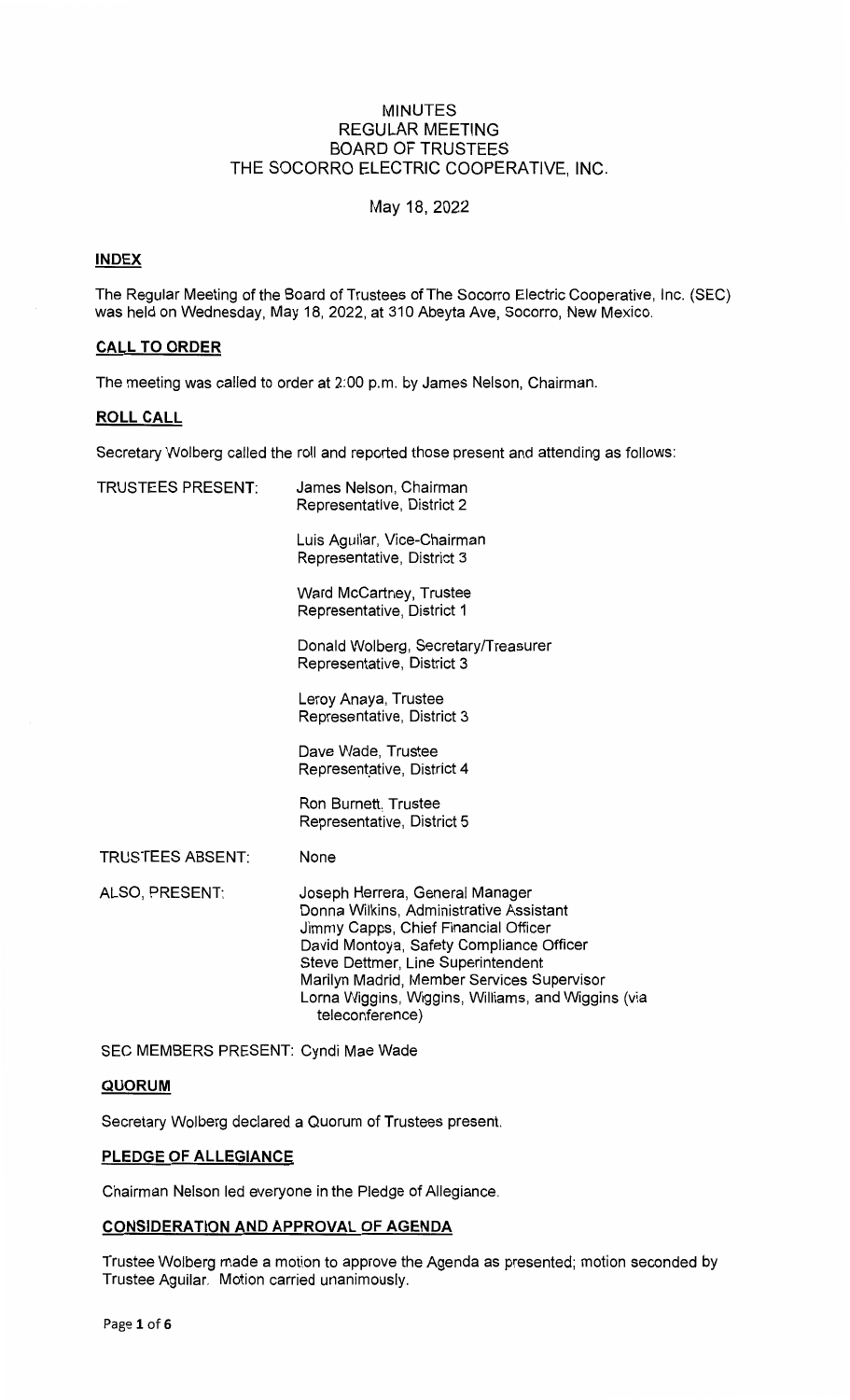Chairman Nelson approved the Agenda as presented.

## **CONSIDERATION AND APPROVAL PREVIOUS MINUTES**

Trustee Wolberg made a motion to approve the minutes from April 23, 2022, as presented; motion seconded by Trustee Aguilar. Motion carried unanimously.

Chairman Nelson approved the minutes from April 23, 2022, as presented.

Trustee Anaya made a motion to approve the minutes from April 27, 2022, as presented; motion seconded by Trustee McCartney. Motion carried unanimously.

Chairman Nelson approved the minutes from April 27, 2022, as presented.

#### **MEMBER COMMENTS**

There were no comments brought forth by SEC Members.

## **OATH OF OFFICE**

Chairman Nelson administered the Oath of Office to Trustee Burnette.

## **MANAGER'S REPORT**

Manager Herrera reported on the expenditure check register totaling \$1,561,378.41 for April 2022 and proceeded to answer questions posed by the Trustees.

Chairman Nelson thanked Manager Herrera for the Expenditure Report for April 2022.

Manager Herrera reported the Visa credit card expenditures, complete with supporting receipts, made available to the Board of Trustees for April 2022.

Chairman Nelson thanked Manager Herrera for the credit card report for April 2022.

Manager Herrera provided an update regarding COVID-19 and stated for April, SEC had no employees test positive. Manager Herrera reported that SEC has continued to check people who come to the office and stay up to date on the governor's orders and is waiting for an updated order to come out soon.

Chairman Nelson thanked Manager Herrera for the COVID-19 Update for April 2022.

Manager Herrera provided the Engineering Report stating SEC is working with T&D Services to prepare a redesign of the 69kV Socorro to Magdalena line due to the material shortage and price changes. Manager Herrera reported that an amendment to the budget might be required because of these price changes and proceeded to answer questions posed by the Trustees.

Chairman Nelson thanked Manager Herrera for the Engineering Report for April 2022.

Manager Herrera provided an update regarding the NM DolT Broadband Program as reported at the April meeting, the CTC Technology & Energy (CTC) provided community leader education and stakeholder discussions on May 3, 2022, and another on May 5, 2022. Manager Herrera stated that CTC did an excellent job explaining the process and providing education on the purpose of the feasibility study. Manager Herrera reported the survey was mailed with the bills that were recently billed or e-mailed. Manager Herrera encouraged all to complete the survey via paper or the provided link. Manager Herrera reported that New Mexico had released a Request for Information (RFI) to get information to see the interest in broadband across the state and who is interested in providing this service. Manager Herrera stated that SEC filled out the Request for Information (RFI) that New Mexico had released to show SEC's interest in providing broadband with our service area. Manager Herrera proceeded to answer questions posed by the Trustees.

Chairman Nelson thanked Manager Herrera for the NM DolT Broadband Program Report for April **2022.** 

Chairman Nelson thanked Manager Herrera for the Manager's Report for April 2022.

## **FINANCIAL REPORT**

Page **2** of **6**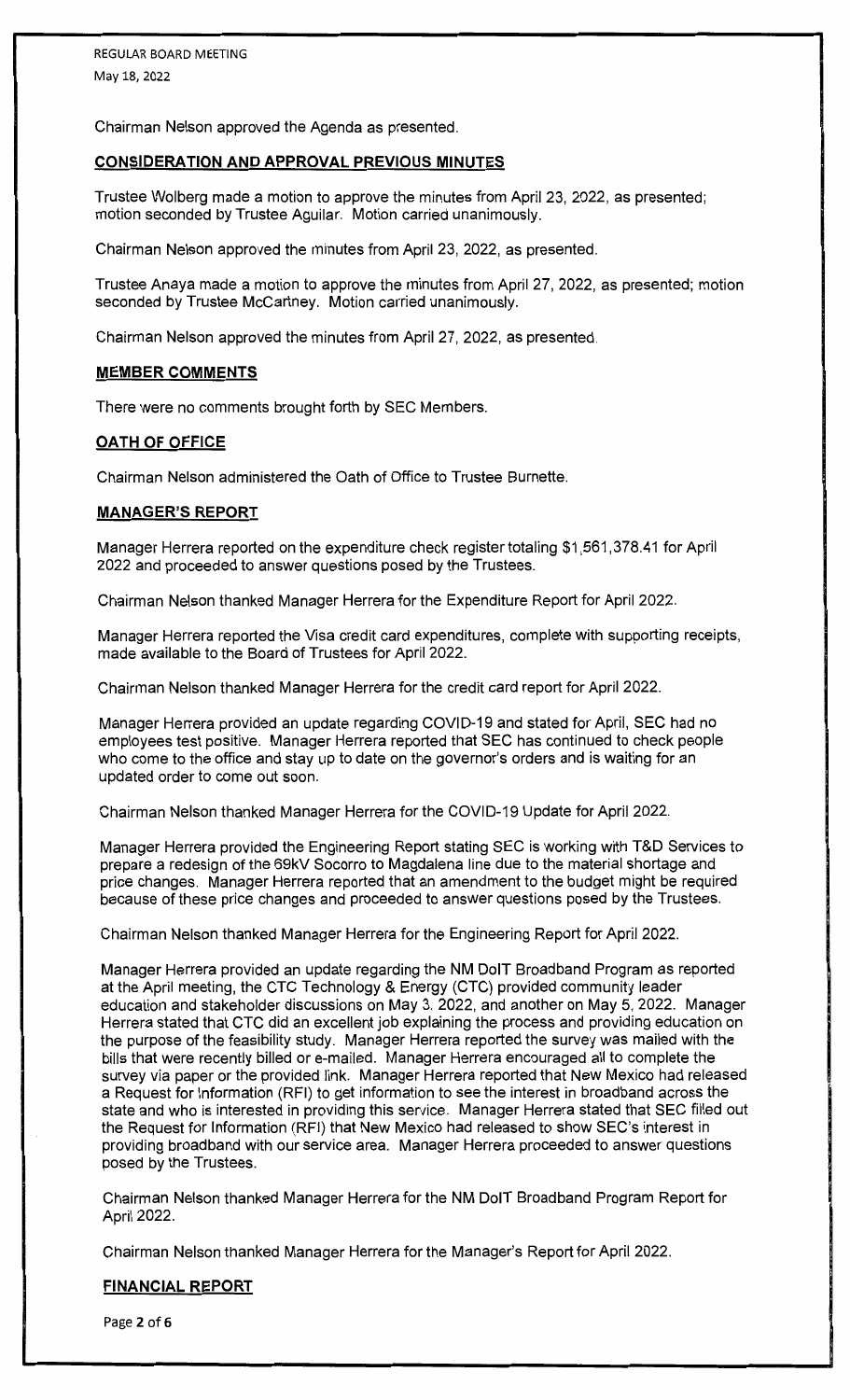Mr. Capps carefully reviewed in detail the RUS Form 7 Report for April 2022 and proceeded to answer questions posed by the Trustees.

Chairman Nelson thanked Mr. Capps for the RUS Form 7 Report for April 2022.

## **SAFETY COMPLIANCE REPORT**

## SAFETY REPORT

Mr. Montoya reviewed the April Safety Report and proceeded to answer questions posed by the Trustees.

## JOB BRIEFING

Mr. Montoya reviewed the March Job Briefing Reports.

Chairman Nelson thanked Mr. Montoya for the Safety Report for April 2022.

## **OPERATIONS AND MAINTENANCE REPORT**

## CONSTRUCTION/MAINTENANCE REPORT

Mr. Dettmer reported for April activities that crews completed 21 work orders, closed no work orders, and completed 47 service orders, with most service orders for area lights. Mr. Dettmer reported that crews cut 12 trees and trimmed 19 trees in April.

## <u>OUTAGE REPORTS</u>

Mr. Dettmer reviewed several major outages that either affected over 100 members or those for which the outage time was lengthy and proceeded to answer questions posed by the Trustees.

Chairman Nelson thanked Mr. Dettmer for the Operations and Maintenance Report for April 2022.

## **MEMBER SERVICES REPORTS**

## ENERGY DELINQUENT REPORT

Ms. Madrid presented the Energy Delinquent Report for April 2022 and proceeded to answer questions posed by the Trustees.

## NM PRC MEMBER CONCERNS

Ms. Madrid reported that SEC had no Member complaints filed with the NM PRC in April 2022.

Chairman Nelson thanked Ms. Madrid for the Member Services Report for April 2022.

## **COMMUNICATIONS AND PUBLIC AFFAIRS REPORT**

Mr. Capps reviewed the April Communications and Public Affairs Report and proceeded to answer questions posed by the Trustees.

Chairman Nelson thanked Mr. Capps for the Communications and Public Affairs Report for April 2022.

## **TRI-STATE REPORT**

Trustee Anaya gave the Tri-State Board of Directors' activities report for May 2022.

Manager Herrera reported on the Rate Design Committee Update activities for May 2022, stating the meeting was in the upcoming week. Manager Herrera reported that the committee planned on discussing tilt and AMI metering. Manager Herrera proceeded to answer questions posed by the Trustees.

Chairman Nelson thanked Trustee Anaya and Manager Herrera for the Tri-State Report.

# **NMRECA REPORT**

Page **3** of **6**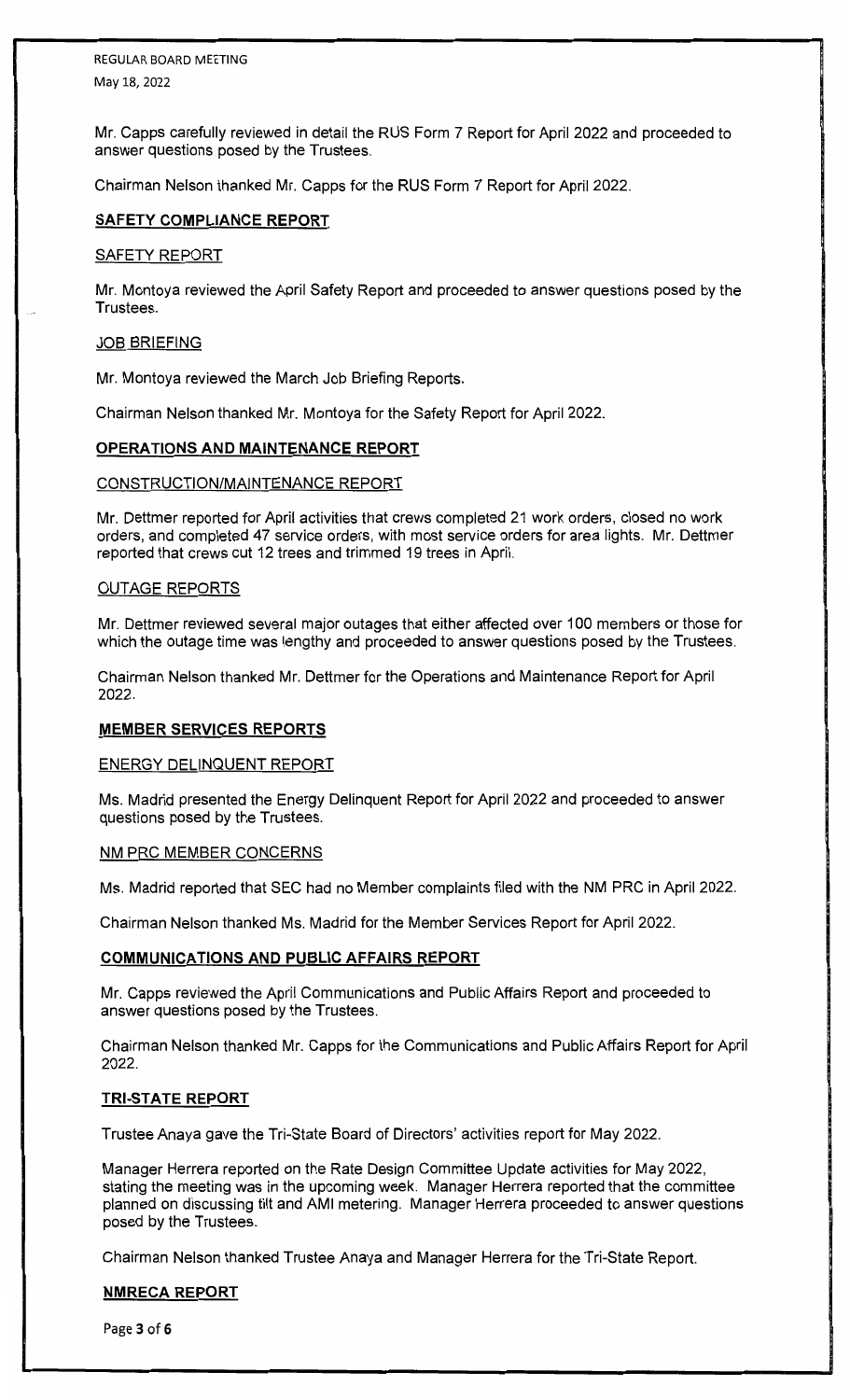Trustee Wolberg gave the NMRECA report for May 2022.

Chairman Nelson thanked Trustee Wolberg for the NMRECA Report.

Chairman Nelson called for a ten-minute recess at the end of this discussion item at 3:50 p.m.

Chairman Nelson called the meeting back to order at 4:00 p.m.

#### **MRGEDA REPORT**

Trustee Wolberg gave the MRGEDA report for May 2022.

Chairman Nelson thanked Trustee Wolberg for the MRGEDA Report.

#### **PRESIDENT'S REPORT**

There was no President's Report given at this time.

#### **FINANCE COMMITTEE REPORT**

Trustee Aguilar reported on the Finance Committee Meeting held on March 23, 2022.

Chairman Nelson thanked Trustee Aguilar for the Finance Committee Report.

#### **STANDING COMMITTEE REPORT**

Trustee Wolberg reported on the Standing Committee Meeting held on May 18, 2022, with recommendations to the full Board of Trustees.

Chairman Nelson thanked Trustee Walberg for the Standing Committee Report.

#### **NEW BUSINESS**

Consideration of 2022 CFC Annual Membership Meeting Voting & Alternate Delegate

After discussion, Trustee Aguilar made a motion to nominate Trustee Anaya as CFC Annual Membership Meeting Voting Delegate; motion seconded by Trustee Wolberg. Motion carried unanimously.

Consideration of NMRECA Voting & Alternate Representative

Trustee Anaya made a motion to nominate Trustee Walberg as NMRECA Voting Representative; motion seconded by Trustee Aguilar. Motion carried unanimously.

Trustee Walberg made a motion to nominate Manager Herrera as NMRECA Alternate Voting Representative; motion seconded by Trustee Aguilar. Motion carried unanimously.

#### First State Bank Corporate Banking Resolutions

Manager Herrera reported with the change of the SEC Board of Trustee Officers, it was standard procedure to update with First State Bank signature cards.

Trustee Walberg made a motion to approve the First State Bank Resolution to update the officers; motion seconded by Trustee Anaya. Motion carried unanimously.

#### NRECA 401 (k) and Retirement Security Plan Resolution

Manager Herrera reported that NRECA requires we do a new resolution every five years for the 401 (k) and Retirement Security Plans.

Trustee Anaya made a motion to approve the NRECA 401 (k) and Retirement Security Plan Resolution as presented; motion seconded by Trustee Aguilar. Motion carried unanimously.

#### Consideration of Capital Credit Estate Retirements

Manager Herrera reported that SEC General Counsel Lorna Wiggins Esq. had previously reviewed the Patronage Estate Capital Retirement requests as provided in the Trustee's

Page **4** of **6**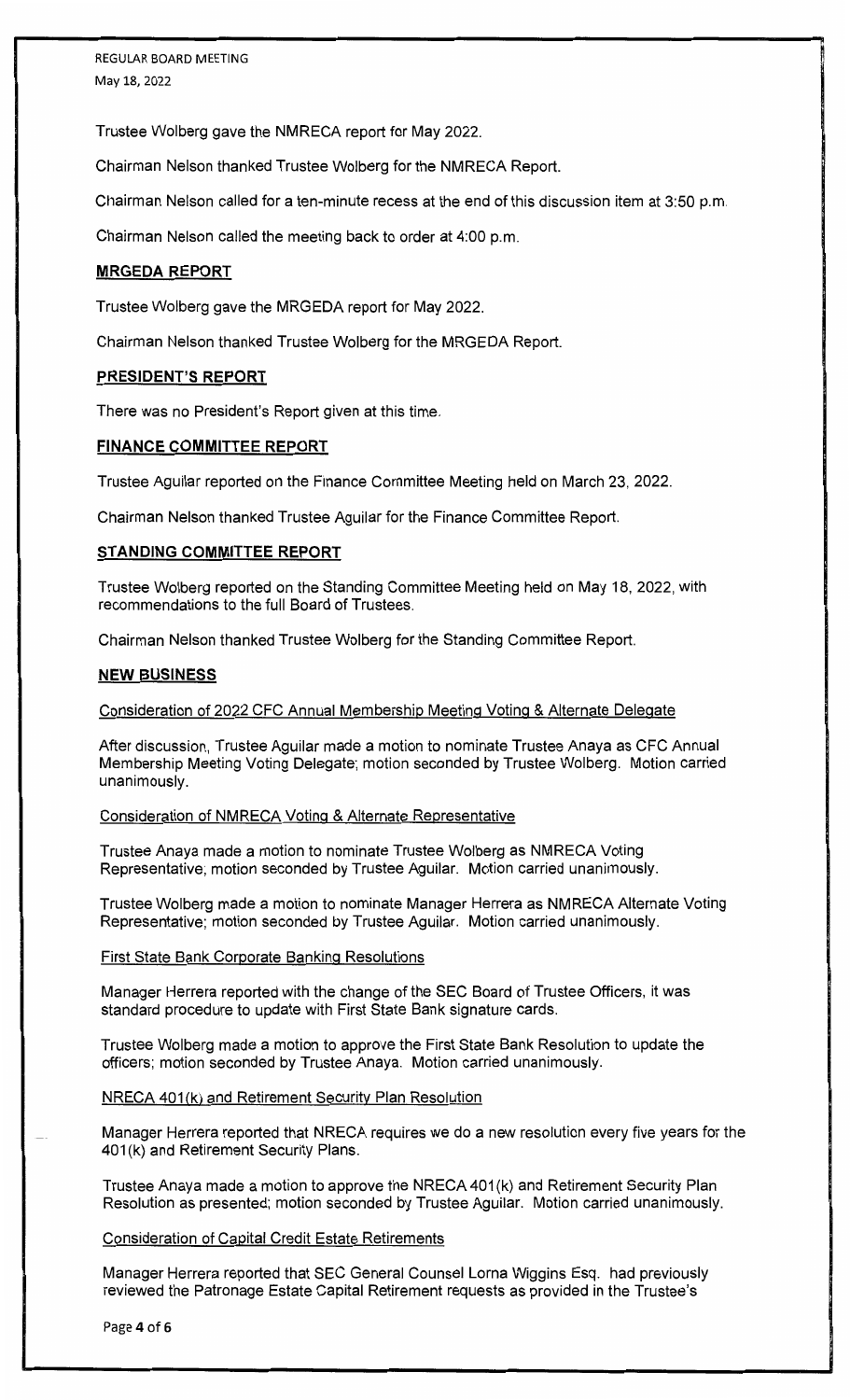# REGULAR BOARD MEETING

May 18, 2022

BoardPaq. Ms. Wiggins reviewed the retirement documents and stated that they appeared to be in order and were ready for the Board's consideration:

## ESTATE **RETIREMENTS:**

|             | Operating<br>Margins | <b>Plains</b><br>G&T | Investment in<br>Associated<br>Organizations | Cushion<br>of Credit<br>& Other<br>Non-Ops | Tri-State | Gains    | Unpaid<br><b>Balance</b> | Total      | Total<br>without<br><b>Tri-State</b> |
|-------------|----------------------|----------------------|----------------------------------------------|--------------------------------------------|-----------|----------|--------------------------|------------|--------------------------------------|
| EM-May-22-A | \$2,523.56           | \$35.84              | \$143.84                                     | \$79.86                                    | \$956.64  | \$190.30 | \$0.00                   | \$3,930.04 | \$2,973.40                           |
| EM-May-22-B | \$374.07             | \$2.67               | \$45.80                                      | \$37.57                                    | \$189.78  | \$37.66  | \$0.00                   | \$687.55   | \$497.77                             |

## JOINT ACCOUNT ESTATE RETIREMENTS:

|             | Operating<br><b>Margins</b> | <b>Plains</b><br>G&T | Investment in<br>Associated<br>Organizations | Cushion<br>of Credit<br>& Other<br>Non-Ops | <b>Tri-State</b> | Gains  | Unpaid<br><b>Balance</b> | Total    | Total<br>without<br><b>Tri-State</b> |
|-------------|-----------------------------|----------------------|----------------------------------------------|--------------------------------------------|------------------|--------|--------------------------|----------|--------------------------------------|
| JM-May-22-A | \$503.03                    | \$6.45               | \$43.95                                      | \$29.79                                    | \$210.70         | \$0.00 | $($ \$65.52)             | \$728.40 | \$517.70                             |
| JM-May-22-B | \$523.85                    | \$7.58               | \$43.96                                      | \$30.41                                    | \$211.78         | \$0.00 | \$0.00                   | \$817.58 | \$605.80                             |

Trustee Aguilar made a motion to approve the Retirement of Patronage Capital as presented, absent any Tri-State allocations, to the accounts mentioned above; motion seconded by Trustee Wolberg. Motion carried unanimously.

## Consideration of Line Extension Contracts

There were no Line Extensions Contracts open for consideration.

## Consideration of Trustee Travel

Trustees Burnett, McCartney, Wolberg, and Chairman Nelson requested Board approval to attend the NRECA Summer School for Directors scheduled for July 22-26, 2022, in Salt Lake City, Utah.

Trustee Anaya made a motion to approve Trustees Burnett, McCartney, Wolberg, and Chairman Nelson to attend the NRECA Summer School for Directors; motion seconded by Trustee Wolberg. Motion carried unanimously.

Trustees McCartney and Wade requested Board approval to attend the NMRECA Annual Meeting scheduled for May 31-June 2, 2022, in Albuquerque, New Mexico.

Trustee Aguilar made a motion to approve Trustees McCartney and Wade to attend the NMRECA Annual Meeting; motion seconded by Trustee Wolberg. Motion carried unanimously.

# **EXECUTIVE SESSION**

Trustee Aguilar made a motion to go into Executive Session to discuss potential litigation; motion seconded by Trustee Anaya. Motion carried unanimously.

Chairman Nelson called for an Executive Session.

The Board adjourned to Executive Session at 4:30 p.m.

# **REGULAR SESSION**

Trustee Wolberg made a motion and seconded by Trustee Aguilar to return to Regular Session at 5:34 p.m.

Chairman Nelson stated that there was no action taken during Executive Session.

## **SET DATE/TIME FOR REGULAR MEETING**

After much discussion, Trustee Anaya made a motion to set the next committee meeting's date and the next regularly scheduled Board Meeting for June 15, 2022, with Committee meetings starting at 1 :00 p.m.; motion seconded by Trustee Aguilar. Motion carried with one objection.

# **ADJOURNMENT**

Page **5** of **6**